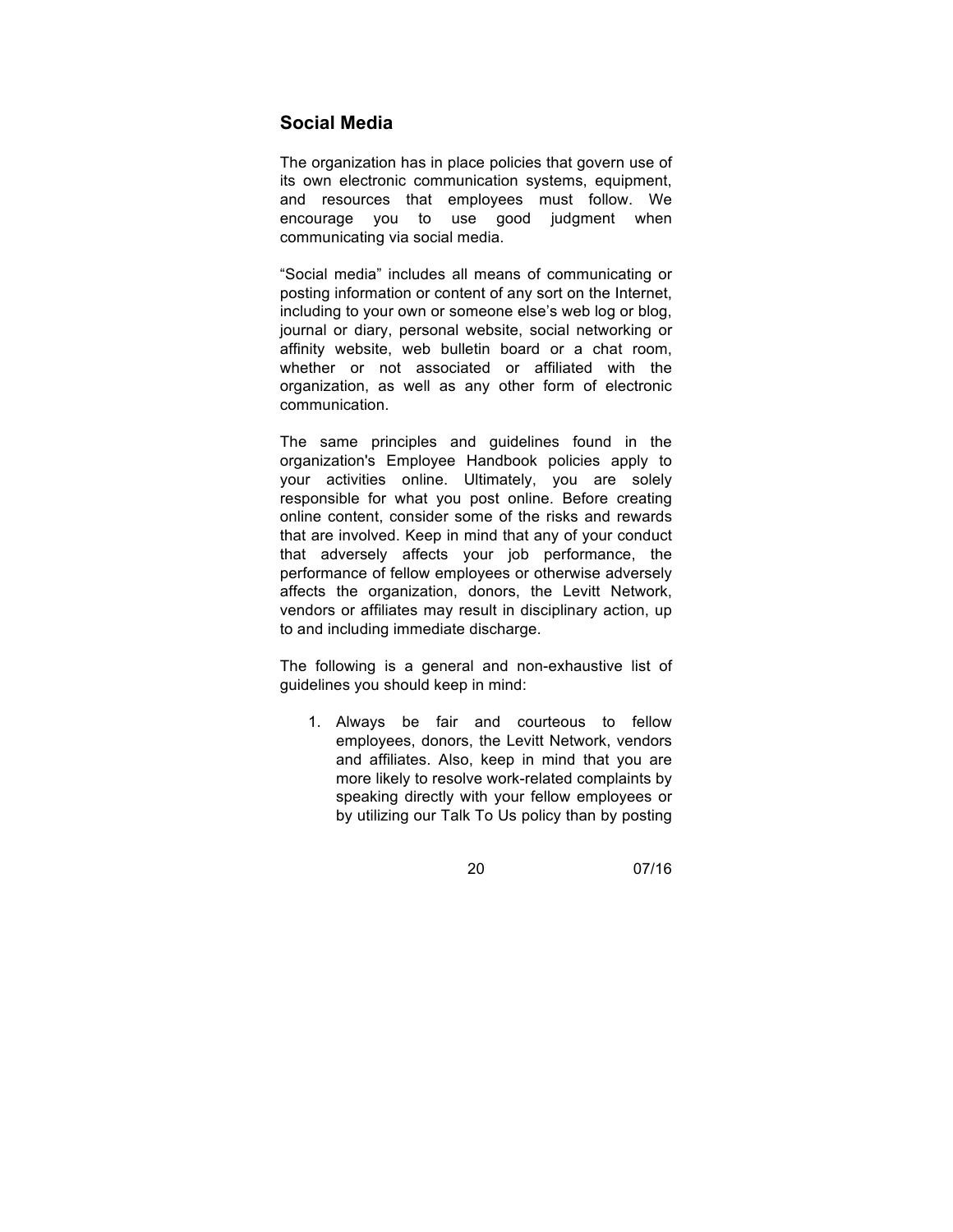complaints to a social media outlet. Nevertheless, if you decide to post complaints or criticism, avoid using statements, photographs, video or audio that reasonably could be viewed as malicious, obscene, threatening or intimidating, that disparages fellow employees, donors, the Levitt Network, vendors or affiliates, or that might constitute harassment or bullying. Examples of such conduct might include offensive posts meant to intentionally harm someone's reputation or posts that could contribute to a hostile work environment on the basis of race, age, gender, national origin, color, disability, religion or any other status protected by federal, state or local law or organization policy. Inappropriate postings that may include discriminatory remarks, harassment, retaliation, and threats of violence or similar inappropriate or unlawful conduct will not be tolerated and may subject you to disciplinary action, up to and including immediate discharge.

- 2. Make sure you are always truthful and accurate when posting information or news. If you make a mistake, correct it quickly. Be open about any previous posts you have altered. Use privacy settings when appropriate. Remember that the Internet archives almost everything; therefore, even deleted postings can be searched. The Internet is immediate, nothing that is posted ever truly "expires." Never post any information or rumors that you know to be false about the organization, fellow employees, donors, the Levitt Network, vendors or affiliates.
- 3. Maintain the confidentiality of any and all nonpublic information that relates to the actual, anticipated or conceptualized activities, initiatives, research, strategies, projections,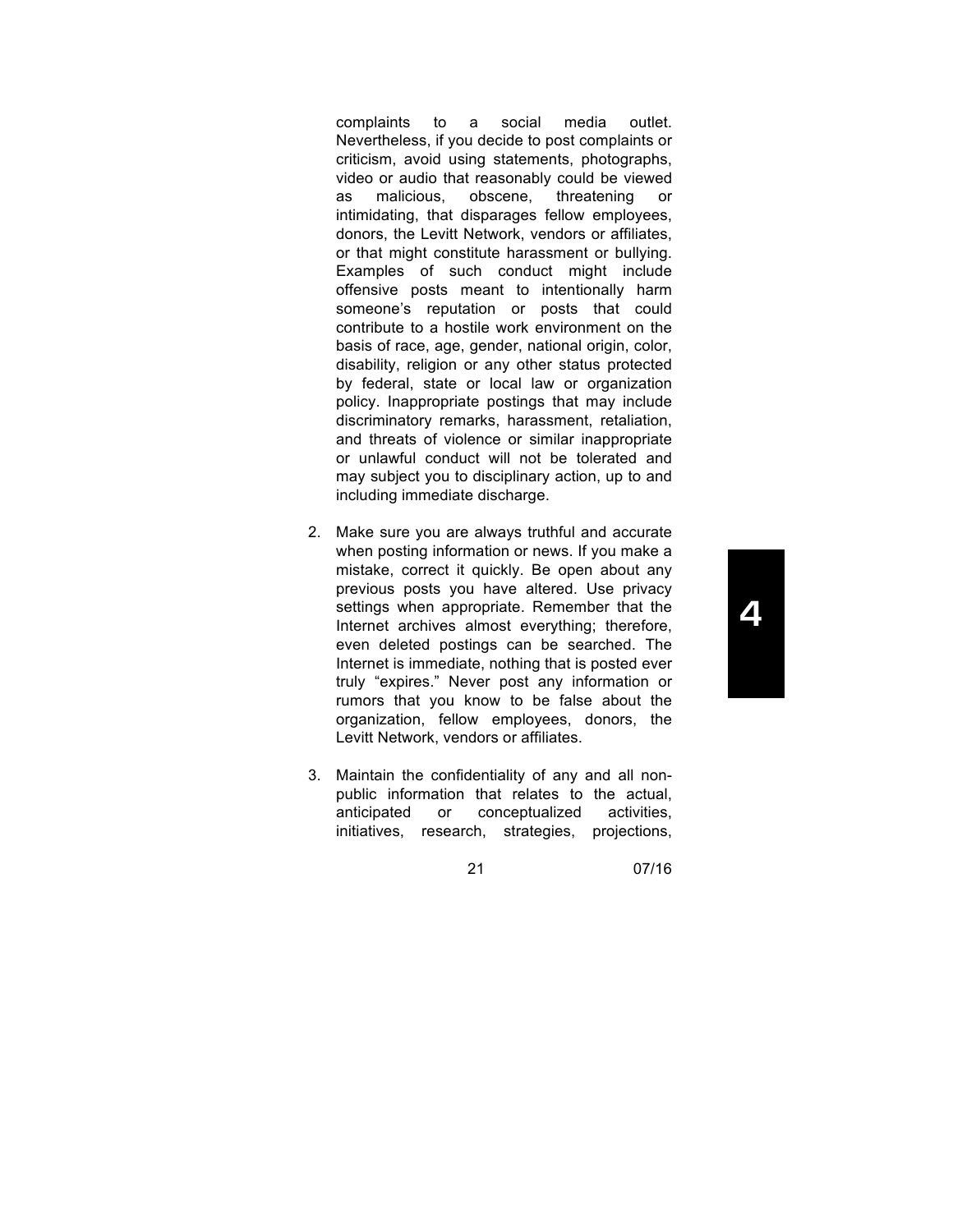developments or efforts of the Levitt Foundation and its affiliates, as well as, without limitation, the organization's and its affiliates' personnel, relationships, donor and prospect lists, data, designs, and finances. Do not post internal reports, policies, procedures or other internal organization-related confidential communications.

- 4. Do not create a link from your blog, website or other social networking site to the organization's blog, website or other social networking site without identifying yourself as an organization employee.
- 5. Express only *your* personal opinions. Never represent yourself as a spokesperson for the organization. If the organization is a subject of the content you are creating, be clear and open about the fact that you are an employee of the organization and make it clear that your views do not represent those of the organization, fellow employees, donors, the Levitt Network, vendors or affiliates. If you do publish a blog or post online related to the work you do or subjects associated with the organization, make it clear that you are not speaking on behalf of the organization. It is best to include a disclaimer such as "The postings on this site are my own and do not necessarily reflect the views of the Mortimer & Mimi Levitt Foundation."
- 6. You must refrain from using social media during your work time or while using equipment we provide, unless it is work-related as authorized by your supervisor or the Executive Director; or consistent with the Acceptable Use of Electronic Communications Policy.